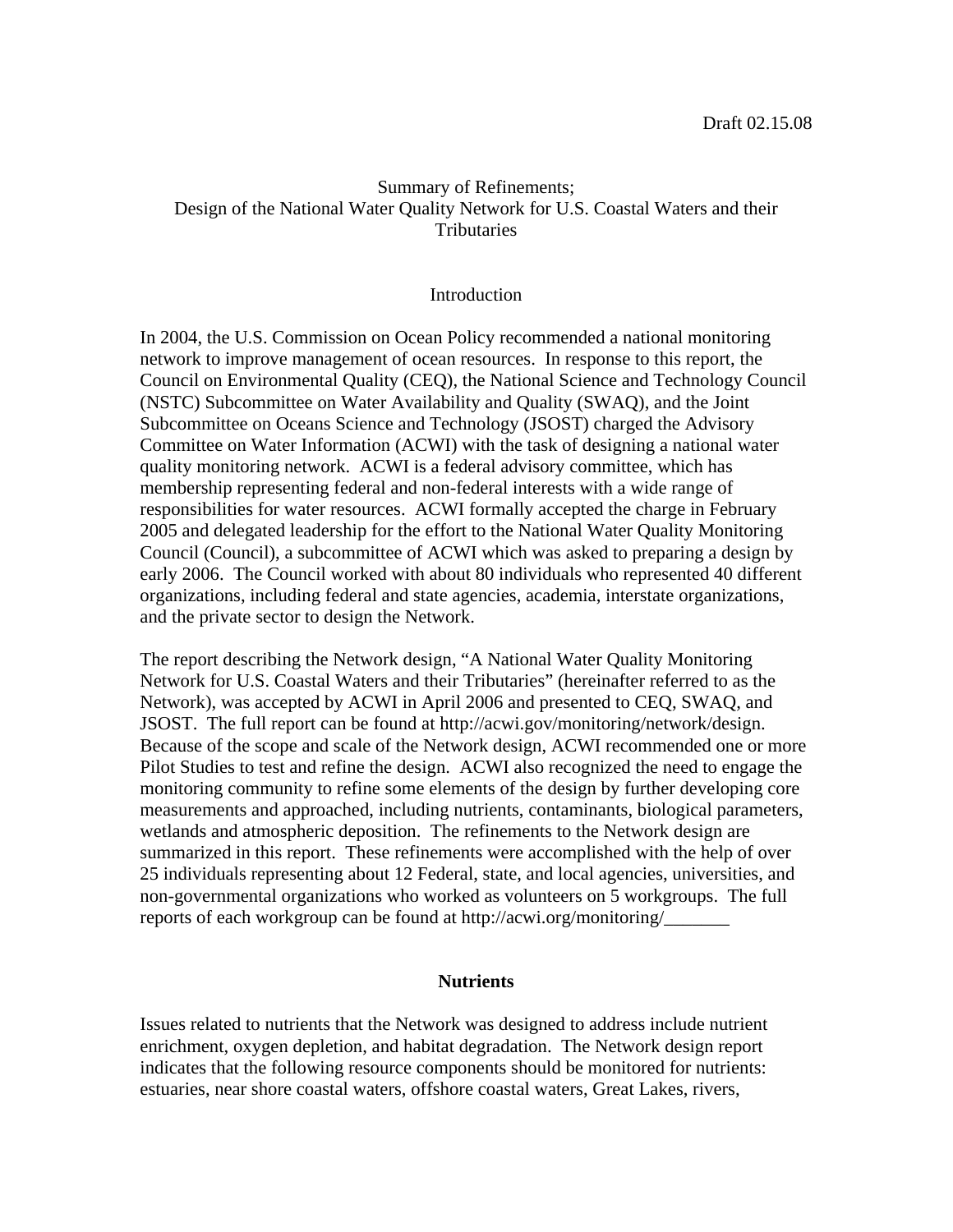groundwater, and atmospheric deposition. The design report did not, however, specify the list of nutrients that should be tested for or appropriate detection limits.

The Nutrients Workgroup has developed a three- tiered list of nutrient parameters with corresponding analyses. Tier I parameters represent the required constituents; Tier II parameters represent the constituents that would add significant value but may not be essential to some programs. The Nutrients Workgroup also recommends that specific response variables and ancillary variables should be monitored; these measurements make up the third tier of monitoring. Chlorophyll *a* and dissolved oxygen concentrations are critical response variables. Salinity or conductivity, while not response variables, are critical parameters that should be monitored. Some of these related analyses will differ between freshwater and marine systems. For example, conductivity will be measured in freshwater systems, while salinity will be measured in marine systems. For all of the environmental components except wetlands, the Nutrients Workgroup recommends water sampling only. The Nutrients Workgroup does not recommend nutrient analysis in sediments except for wetlands, in part because sediments can be very heterogeneous on quite small spatial scales (meter or less).

As the Pilot Studies began to apply the recommendations of the Nutrients Workgroup, they pointed out that nutrient concentrations in many freshwater streams and rivers far exceed the detection limits listed in the workgroup report while recognizing that nutrient concentrations in many estuaries and coastal areas are near or below these limits. As a result of feedback from the Pilot studies, the original recommendations were modified. If 90% of the Network samples are above the method detection limit, that method detection limit may be used rather than the detection limit in the workgroup report. However, if some areas within the sampling region or some times of year are consistently below detection, a better method with a lower detection limit needs to be used.

## **Contaminants**

The Network design report gave examples of contaminant groups to be included in Network monitoring: metals and metalloids, bulk organics, volatile organic compounds, pesticides, halogenated hydrocarbons, polycyclic aromatic hydrocarbons, and contaminants of new and emerging concern but did not list specific contaminants. Monitoring water resources is complicated by the fact that about 80,000 chemicals are produced and used in the world today, and few of them have been carefully assessed for their environmental impact. To compile a list of the contaminants that should be included in the Network design, the Contaminants workgroup reviewed the chemicals that are included in various national and regional programs. Their list of Network contaminants includes 243 specific compounds, identified by CAS number and by whether the compound should be tested for in water, sediments, fish tissue, or atmospheric deposition. The numbers of compounds by category is as follows:

- 28 metals and metalloids.
- 47 volatile organic compounds,
- 40 pesticides,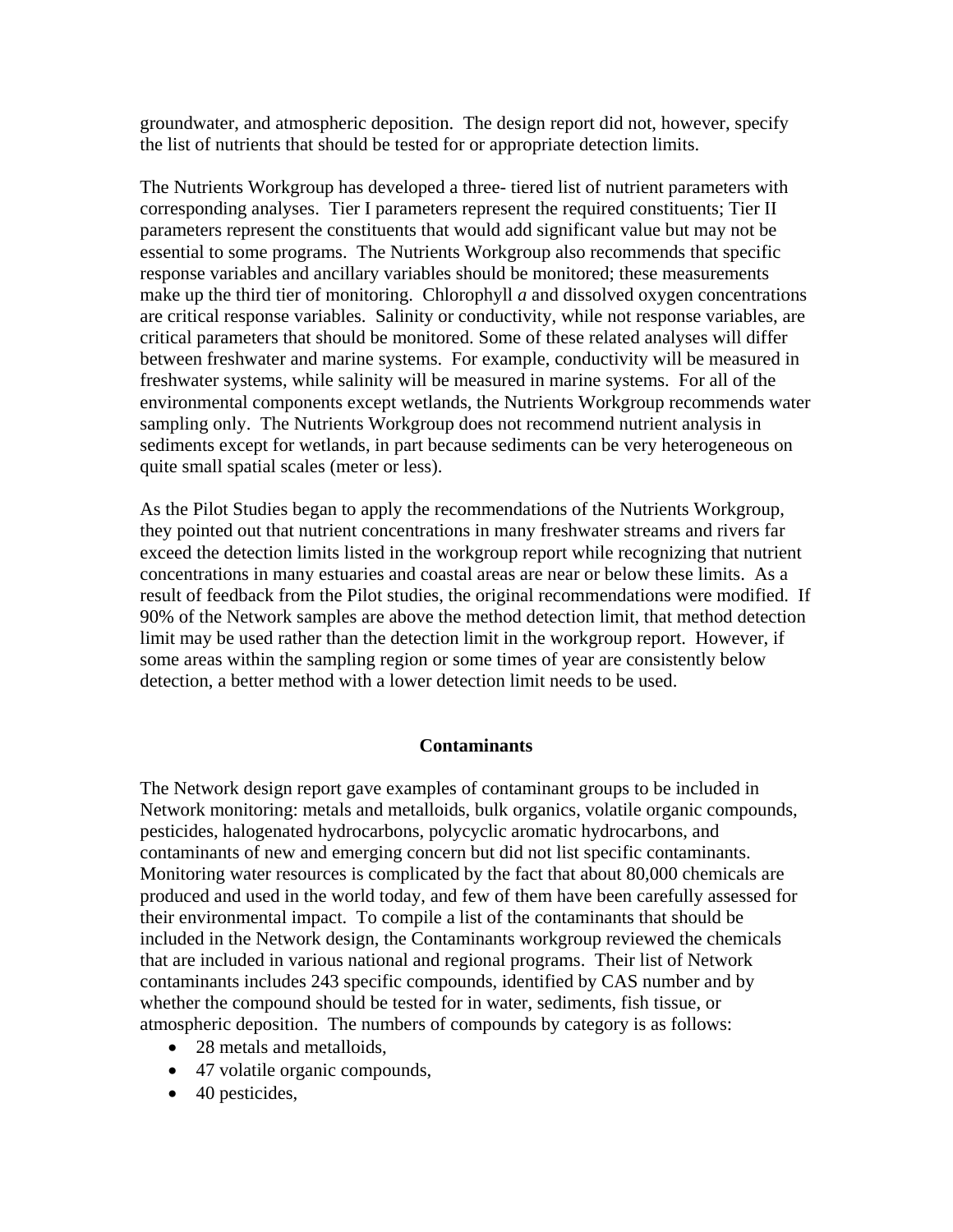- 57 halogenated hydrocarbons, and
- 71 polyaromatic hydrocarbons.

The Network does not envision that regional and national monitoring will play an initial role in assessing contaminants of emerging concern because these are often without adequate risk profiles and often need to have laboratory methods developed before they can be adequately monitored. For this reason, the Network design assumes that Federal research programs will perform these functions and does not specify contaminants of emerging concern among its analytes.

As the Pilot Studies began to review the list of contaminants, they recommended that some flexibility should be introduced into the Network design for contaminants. Specifically, there is a need to remove some compounds or reduce the frequency of testing based on non-detects in the study area and knowledge of chemical use in the watershed. The Network design has always included flexibility to add second tier of contaminants based on local issues and occurrence of contaminants in the study area.

## **Wetlands**

The Network design document did not specify an approach for wetlands monitoring due to a lack of consensus within among wetlands experts about which wetland characteristics were most important for a national and regional design. The complexity of wetland ecosystems, the intense and increasing pressures of human activities in coastal watersheds and water bodies, and different views on the wetland structure and function are significant impediments to creating a consistent suite of monitoring parameters and assessment techniques that could be applied widely, if not nationwide. It is generally understood that water quality-related monitoring of coastal wetlands is highly varied, both in terms of spatial scales and parameters. A systematic effort to develop a suited of key monitoring parameters is underway, in anticipation of a probability based survey of wetlands by the U.S. Environmental Protection Agency and its partners in 2011.

The Wetlands workgroup recommends a three-tiered approach as the best course of action for developing a coastal wetland monitoring strategy. Each tier has a different level of spatial resolution and scientific detail. Tier-1 observations which include landscape-level observations may be most useful to decision-makers. Those observations should be backed by scientific data and understand of the processes that culminate in landscape level changes. Ideally, lower-tier indicators, which include site specific measurements should be highly correlated (or associated with) with Tier-1 indicators.

Examples of the types of measurements under a tiered approach are as follows

Tier 1: National Wetlands Inventory data as supplemented by region-specific observations from satellite or aerial reconnaissance including:

a) Change in spatial coverage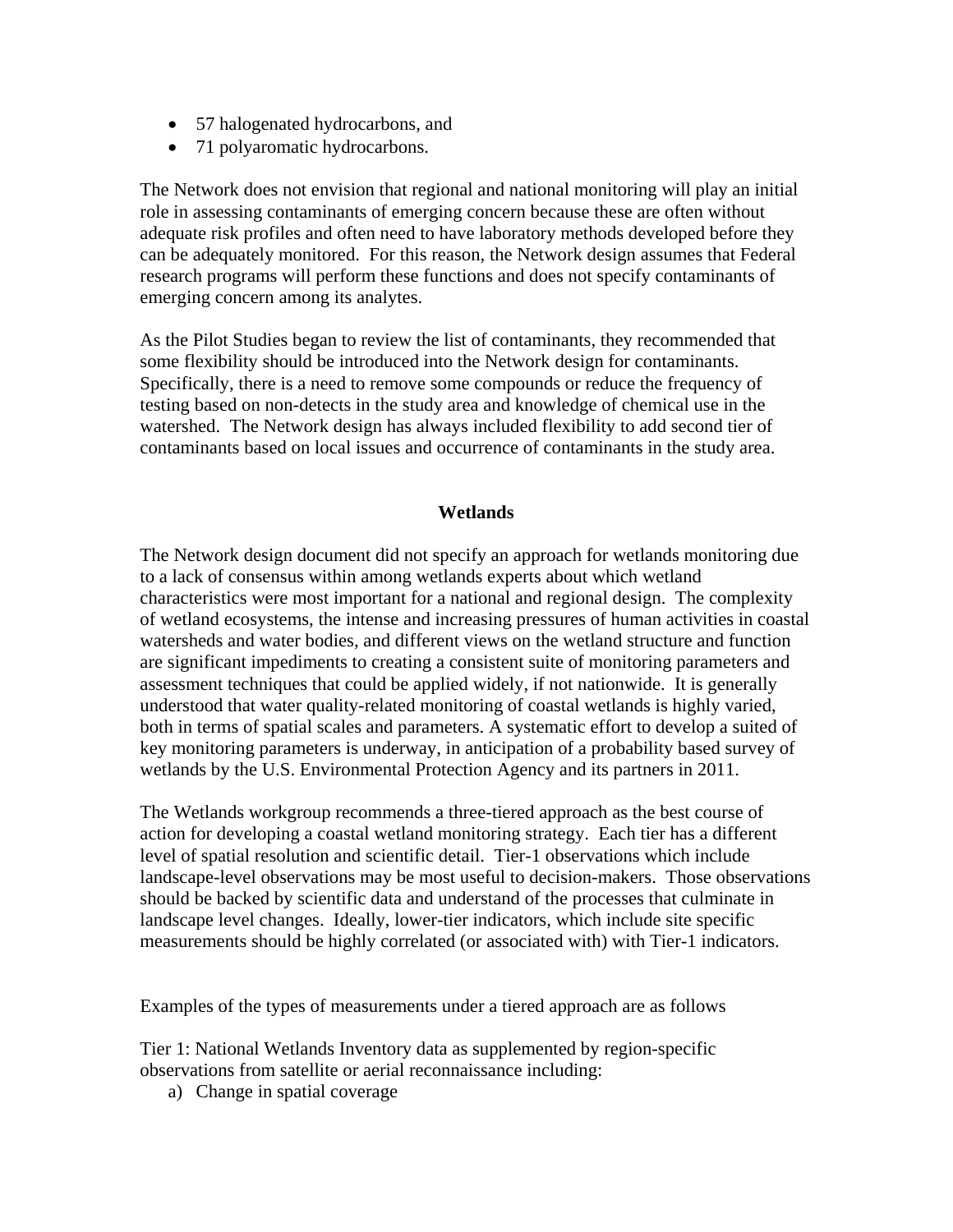- b) Patch metrics; size and formation of interior ponds
- c) Rotten spots / brown marsh / die-offs
- d) Coastal watershed use (agriculture, urban, etc.)

Tier 2: Rapid Assessment and field testing of "visible indicators" by trained personnel including:

- a) Water availability [floods, droughts, diversions, impoundments]
- b) Extent of Hydric soil
- c) Habitat loss
- d) Recreation / harvest
- e) Habitat restoration
- f) Invasive species
- g) Parasitic infestations
- h) Gross pollution

Tier 3: Intensive observations such as detailed, laboratory based measurements focusing on a particular wetland including:

- a) Soil / sediment characteristics [grain size, bulk density, organic carbon, toxic chemicals and trace elements, etc.]
- b) Porewater characteristics [salinity, dissolved organic and inorganic nitrogen and phosphorus]
- c) Channel water characteristics [tide range, salinity, temperature, pH, dissolved oxygen, chlorophyll, dissolved organic and inorganic nitrogen and phosphorus, suspended particulate matter characteristics]
- d) Primary producers [dominant vegetation, chlorophyll and estimated productivity, percent native species, and amount harvested]
- e) Habitats and biological community structure [bird census, fish assemblages, animal scat surveys, habitat affinities of "signature" species, indicator parasites (for example, trematodes), ecological process indicators (for example, production: biomass ratio, biomass-size spectra, trophic structure, carbon-nitrogenphosphorus ratios (for example, Redfield ratio and Atkinson ratio), carbon source identification (e.g., isotopic signatures), species-abundance-biomass or SAB relationships), etc.]

#### **Biology**

The Network design document lists several kinds of biological assessments including chlorophyll *a*, algae, bacteria, macro-invertebrates, and fish but is not specific about the individual measurements and frequency of observations that will be appropriate in different resource compartments, e.g., estuaries, coastal ocean, etc. The task of the Network refinement workgroup for biological measurements was to define a small set of water-quality measurements that would be most fruitful for assessing the condition and forecasting response of coastal ecosystems to natural and anthropogenic stressors. The environmental compartments that included the workgroup report are biological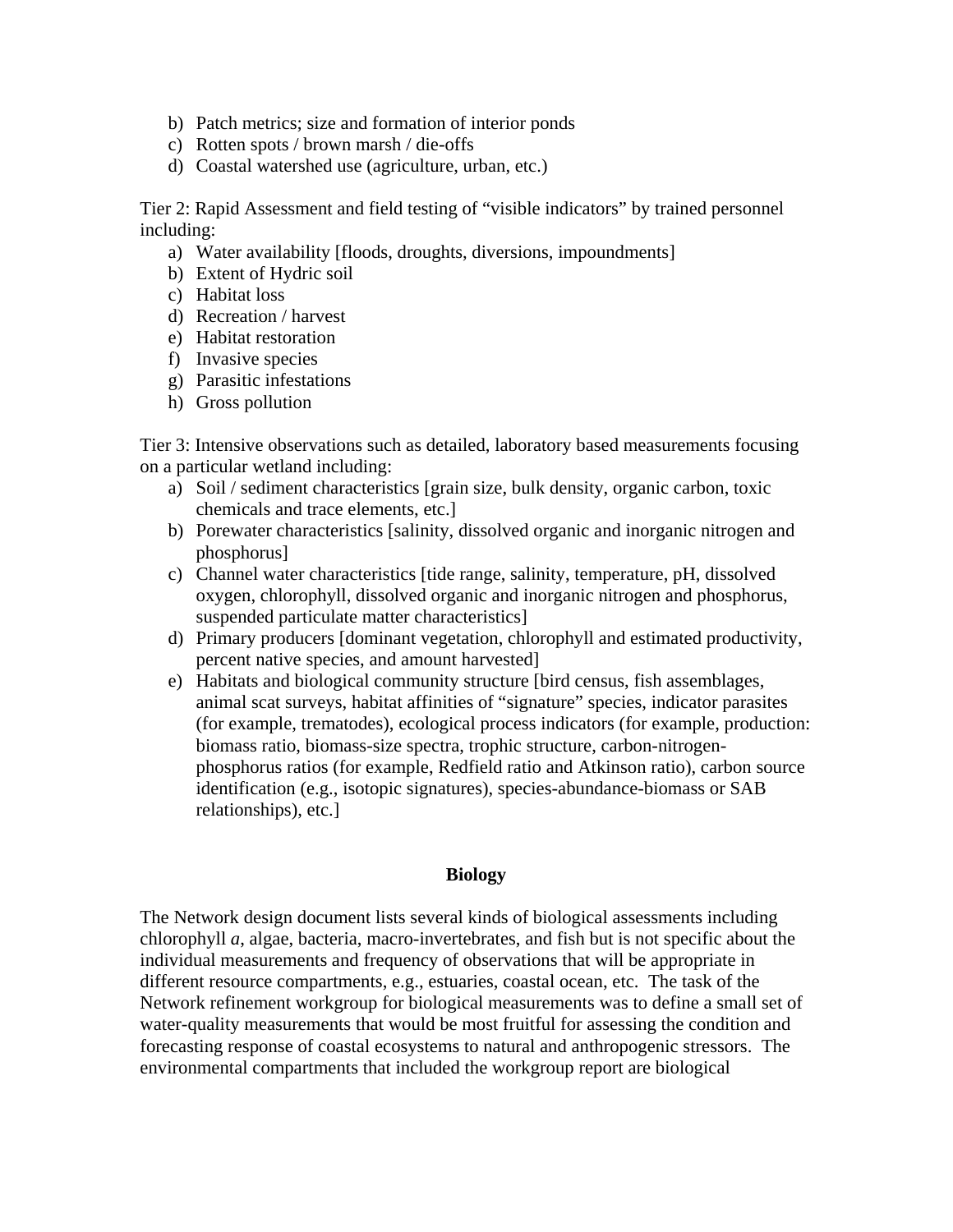measurements for estuaries and coastal bays, nearshore and continental shelf waters, the Great Lakes, wetlands, and rivers.

Largely due to conceptual limitations, varied thresholds and criteria, and different computational schemes, the workgroup report does not have a prescribed set of indices or derived parameters for assessing ecological conditions, ecosystem services, or degree of impairment of water bodies. Rather, it provides primary and ancillary data that may be used for developing such assessments or environmental indicators with broad regional or nationwide application. Several "biological" variables are covered in other refinement subgroups, for example water color and chlorophyll in the "nutrient workgroup" and levels of toxic chemicals in sentinel species in the "contaminant workgroup." Thus, these variables did not need to be considered by the biology working group.

General criteria for selection of parameters included the following:

- 1. They are measurable with a low margin of error, such that a "change" can be detected after a reasonable sampling effort and decision-making time-frame.
- 2. They are not costly to obtain; at least the cost should be related to the value of information being provided.
- 3. They are based on consensus and "expert counsel."
- 4. They are responsive to environmental conditions (or stressors), preferably in a monotonic way.

Top priority biological measurements and observations recommended by the biology workgroup includes:

- habitat mapping, such as benthic habitat and changes in the shoreline;
- microalgae density as determined by aerial reconnaissance and selected field sampling;
- seagrass cover;
- incidence of pathological conditions and deformities in fish;
- sediment quality triad which integrates levels of toxic contaminants, toxicity tests, and benthic infaunal distribution; and
- dissolved oxygen.

Tier 1 Network measurements have specific sample methods and frequency. Lower priority measurements have less specificity and rely more on local knowledge. Foe example, the San Francisco Bay Pilot currently includes bird community assessments and the presence of non-indigenous species because of the importance of these biological resources in the study area.

# **Atmospheric Deposition**

It is not feasible to make all of the necessary complex measurements at all locations where data are needed to estimate atmospheric deposition to a large number of water bodies via direct deposition to the water surface and to the land areas adjacent to water bodies (below the last gaged inflow). Therefore the Atmospheric Deposition workgroup recommends an approach that includes benchmark stations, where a number of complex